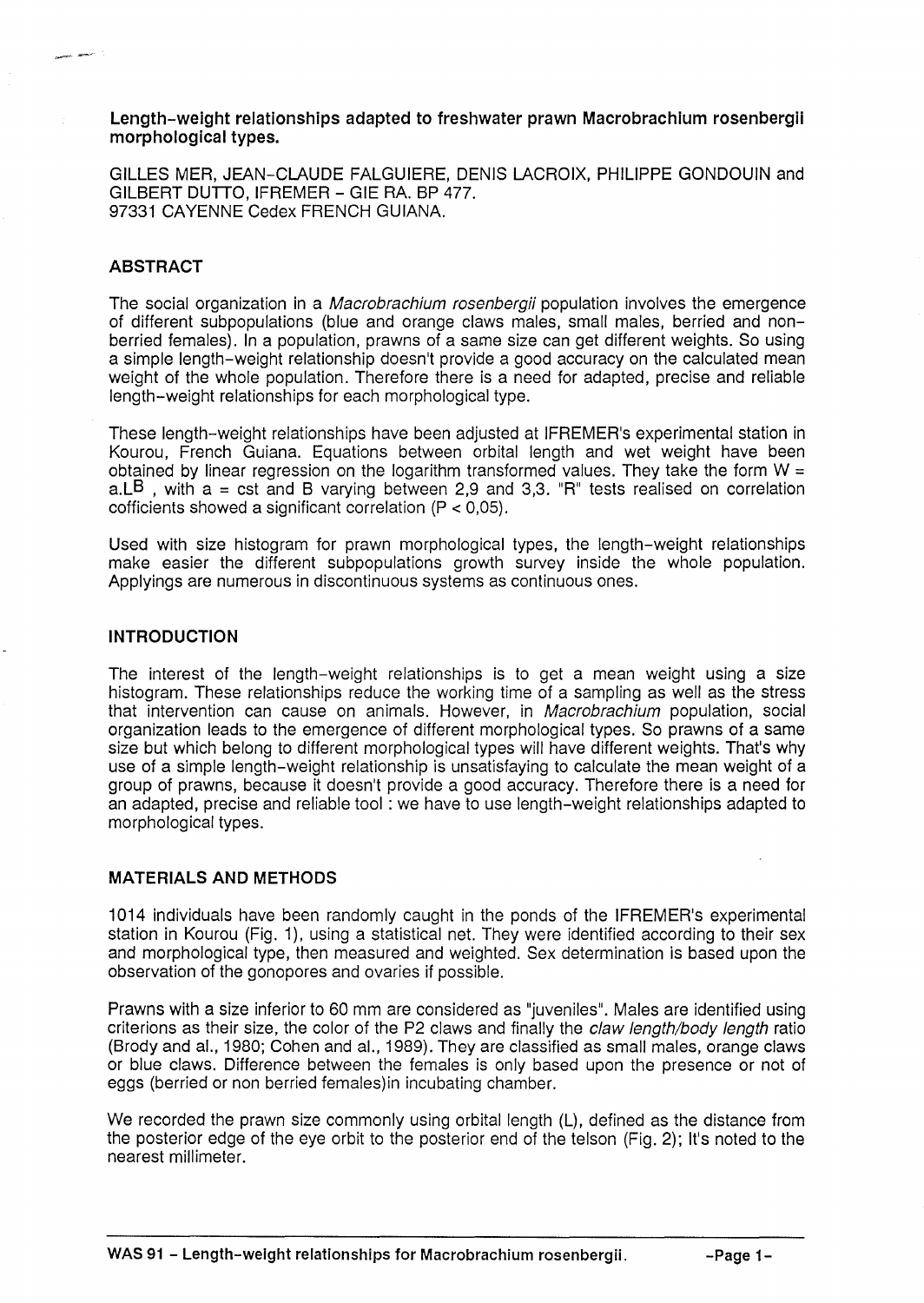Wet weight (W) is measured. For each group of prawns, table 1 shows minimun and maximum recorded sizes and weights and number of measured individuals.

The allometric law, first applied by Huxley (1924) to the crustacea growth, gives a mere mathematical relation between wet weight and orbital length. This function is written:

 $W = a \cdot L^B$  where a and B are two constants.

Ln-transformed datas supply a linear relation between the two variables Wand L. This relation has the following form:

$$
Ln W = Ln a + B.Ln L
$$

Using a linear regression, we get the best equation linking the two variables. This processing gives the slope values a and the origin ordinate point B. A "r" test applies to each correlation coefficient shows for each category of morphotypes, the important link between the two variables. Length-weight relationship adapted to morphological types are defined using the different regression equations. Similarity between these equations leads to test if it's possible to regroup them in a single mean equation; covariance analysis is used to show if there are differences between them.

### RESULTS AND DISCUSSION

#### 1-Regression equations between size and weight.

Table 2 shows, for each morphological type the results of the linear regression processed on the Ln-transformed datas.

Regression equations are similar with a slope varying from 2.86 to 3.34. The 6 correlation coefficients are close to 1 and show that the allometric relation between orbital length and wet weight is satisfaying. The test used to verify if these values have been obtained by random sampling or if they signify (with an error risk of 5 %) that a correlation actually exists between the two variables, are all very highly significant. Taking a 0.1 % error risk, the result of the tests stays the same and confirms with a 99.9 % certitude, there is a strict correlation between the two variables.

These observations support these made by Wang in 1985 who finds, with a r equal to 0.9889, an allometric relation between the orbital length and the wet weight of the freshwater prawn Macrobrachium rosenbergii. The Wang relation has the following form:

$$
W = 3.2 \, 10^{-5} \, (TL)^{3.2615}
$$

In the same way, Jayachandran and Joseph (1988) obtain for Macrobrachium idella and Macrobrachium scabriculum males and females, similar relations applying the allometric law between the total length and the wet weight of the prawns.

## 2- Covariance analysis on the regression equations.

Application conditions for a covariance analysis need the previous verification of :

- a- variance equality for the wet weight variable between each morphotypes group,
- b- distribution normality of the datas.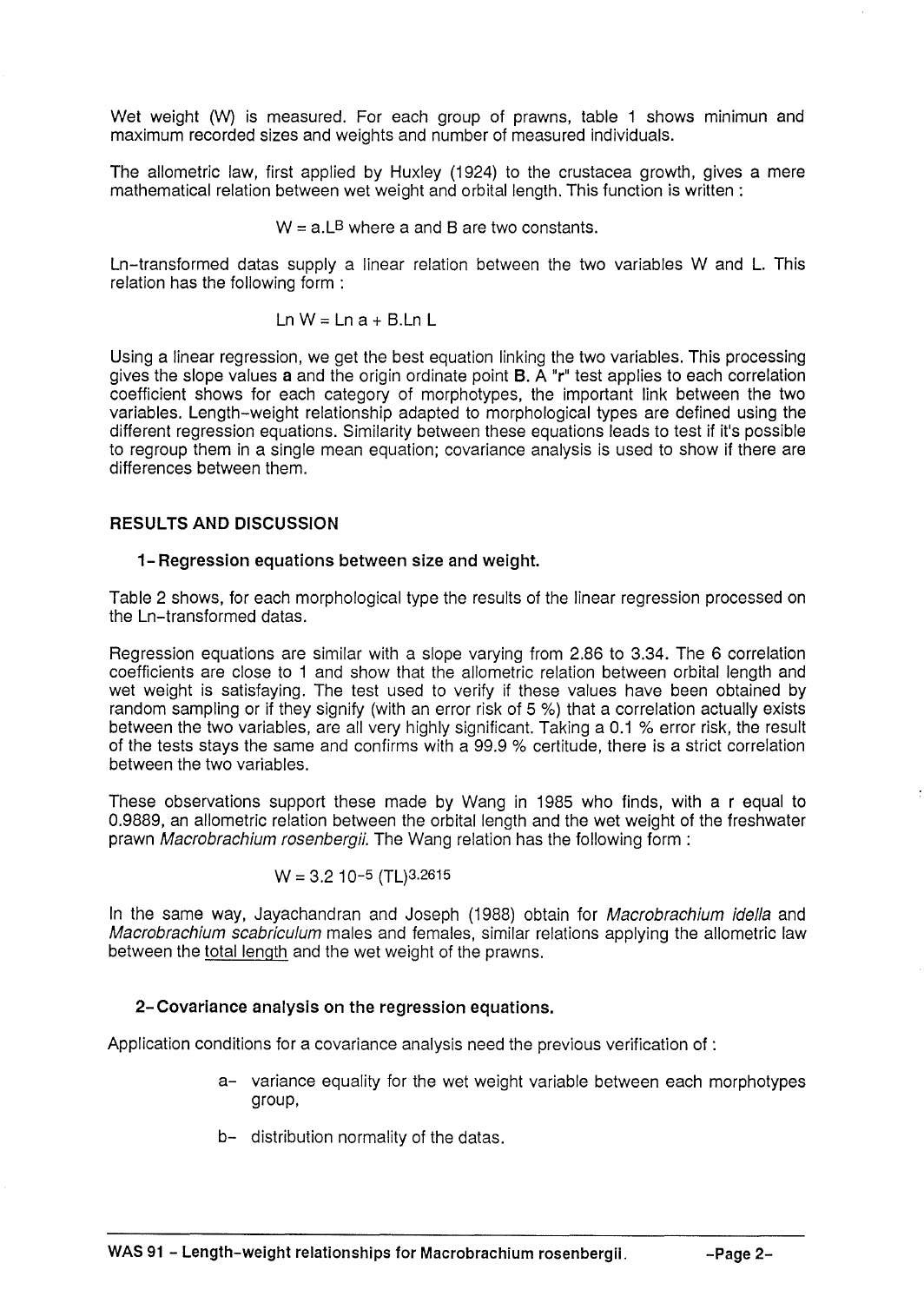We consider that the second condition is satisfayied, seeing the usually reported normality in all ours samples. To verify the variance equality hypothesis, we compare step by step:

all the variances, the males variances (SM, OC and BC), females variances (berried and non berried), males + juveniles variances, females + juveniles variances.

Results of these comparisons (Bartlett tests) are presented in the table 3. Variance equality is only accepted for males and clearly refused in all the other cases.

Therefore, the covariance analysis in only applied to the 3 categories of males. The F test used to verify the hypothesis on the equality of the 3 regression line slopes gives a calculated value clearly superior to the critical value found in the Fisher-Snedecor table. The main stages for calculations and decision of the test are presented in table 4.

The tests show that in spite of their similitudes, the 6 regression equations between the orbital length and the wet weight, are significantly different. It's not necessary to try to regroup them in a single mean equation. Length-weight relationships are defined using the equations obtained for each morphological type. They are presented in table 5.

### 3- A few applyings using the length-weight relationships.

Using length-weight relationships adapted to morphological types, we easily and precisely can calculate the mean weight of a prawn population. These relations also reduce the sampling working time as well as the stress that intervention can cause on animals.

Used with a size histogram for morphological types, they supply the calculated mean weight of a group of individuals inside the whole population; so we can follow their growth. For example, we precisely can analyse the growth of females according to different rearing conditions (density, feeding, intervention of a selective harvest or not).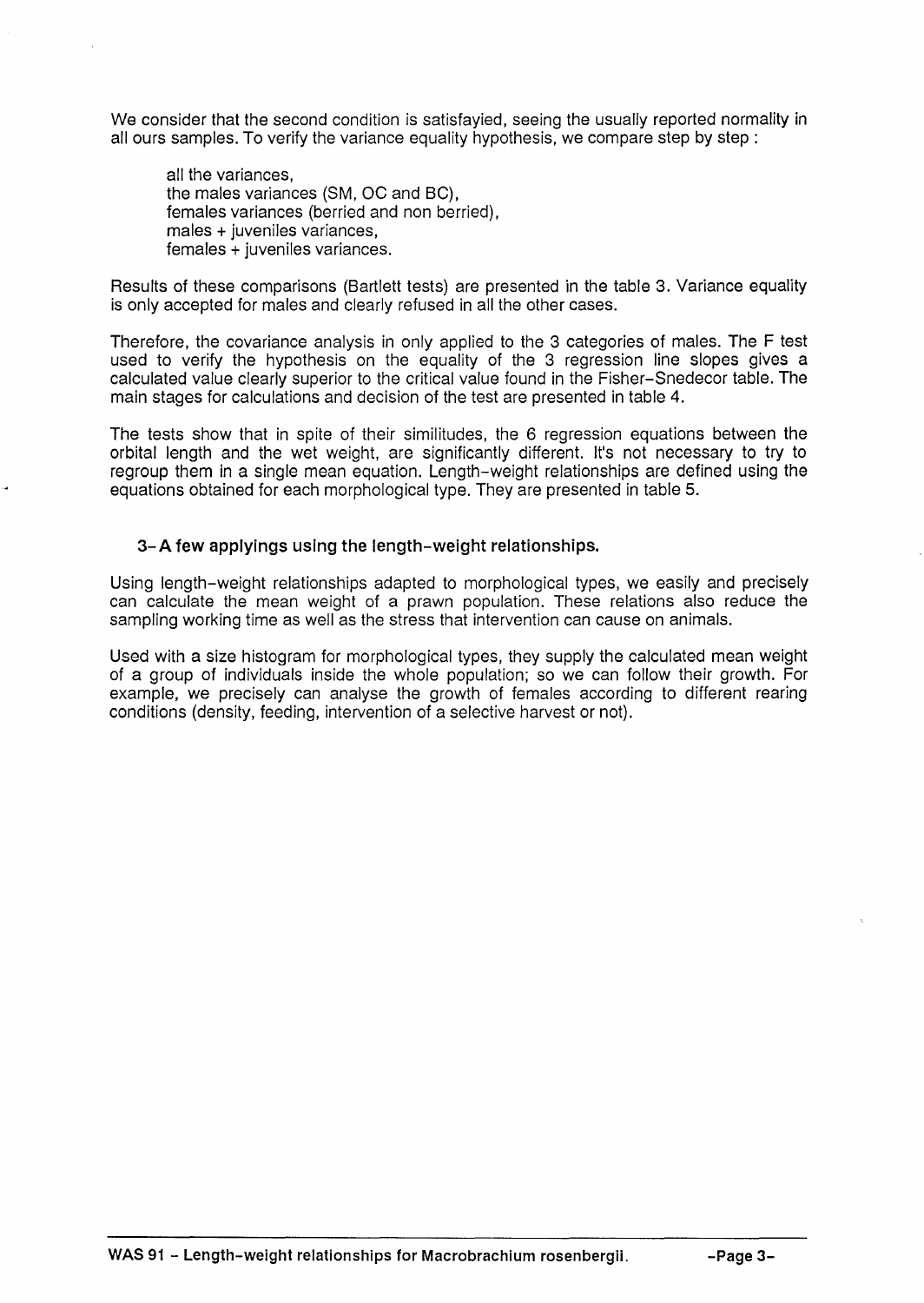# **LITERATURE**

- Brody, T., Cohen, D., Barnes, A. and Spector, A., 1980. Yield characteristics of the prawn Macrobrachium rosenbergii in temperate zone aquaculture. Aquaculture. 21 : 375-385.
- Cohen, D., Ra'anan, Z. and Brody, T., 1981. Population profile development and morphotypic differentiation in the giant freshwater prawn *Macrobrachium rosenbergii* (de Man). J. World Maricul. Soc., 12 (2): 231-243.
- Frontier, S., 1983. Méthode statistique. Editions Masson. 246 pp.
- Jayachandran, K. V. and Joseph, N. I., 1988. Lenght-weight relationship of two palaemonid prawns, Macrobrachium idella and M. scabriculum - A comparative study. Fishery Technology. 25 : 93-94.
- Ra'anan, Z. and Cohen, D., 1984. Ontogeny of social structure and population dynamics in the giant freshwater prawn, Macrobrachium rosenbergii (de Man). In : Crustacean Issues 2 : Crustacean Growth, Adrian Wenner and Frederick R. Schram, eds. A. A. Balkema Publishers. Rotterdam, the Netherlands, pp : 277-311.

Scherrer, B., 1984. Biostatistique. Gaëtan Morin Editeur. 850 pp.

- Snedecor and Cochran, 1967. Statistical methods. Iowa State University Press, Iowa, United States of America.
- Wang, J. K., 1985. Weight and Width relationship of freshwater prawn (Macrobrachium rosenbergil). Aquacultural Engineering. 4: 21-32.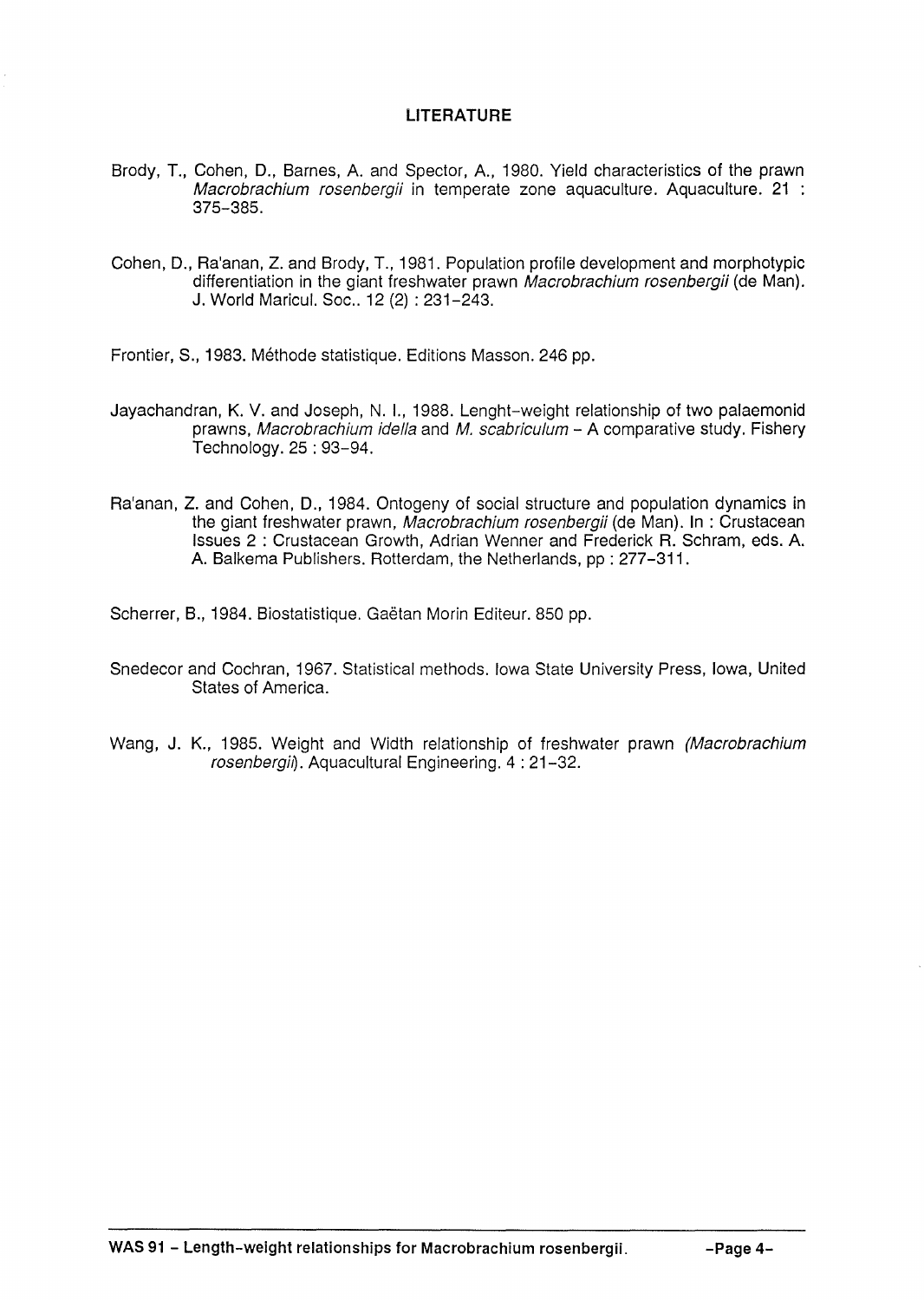|                              |                  | <b>Males</b>              |                         |                                                      | Females            |             |
|------------------------------|------------------|---------------------------|-------------------------|------------------------------------------------------|--------------------|-------------|
| <b>Groups</b>                | <b>Juveniles</b> | <b>Small males</b>        | Orange claws            | <b>Blue claws</b>                                    | <b>Non berried</b> | berried     |
| Look-color<br>of the claws   | thin, colorless  | thin colorless or<br>rose | long and high<br>orange | long, strong with bristly<br>bottom thick, dark blue | dark orange        | dark orange |
| Claws length/<br>body length | < 0.5            | < 1                       | $1 - 1.5$               | $1.5 - 2$                                            | $\approx$ 1        | $\approx$ 1 |
| Number                       | 160              | 130                       | 179                     | 178                                                  | 218                | 149         |
| min<br>Size (mm)             | 20               | 60                        | 85                      | 75                                                   | 60                 | 75          |
| max                          | 59               | 94                        | 129                     | 119                                                  | 119                | 114         |
| min<br>Weight (g)            | 0.14             | 5.5                       | 15.5                    | 12                                                   | 4.8                | 11.9        |
| max                          | 5.5              | 21.9                      | 67.1                    | 66.3                                                 | 48.8               | 47.3        |

**Table 1**   $\ddot{\cdot}$ **Main characteristics of the different morphological types, with min and max sizes and weights.**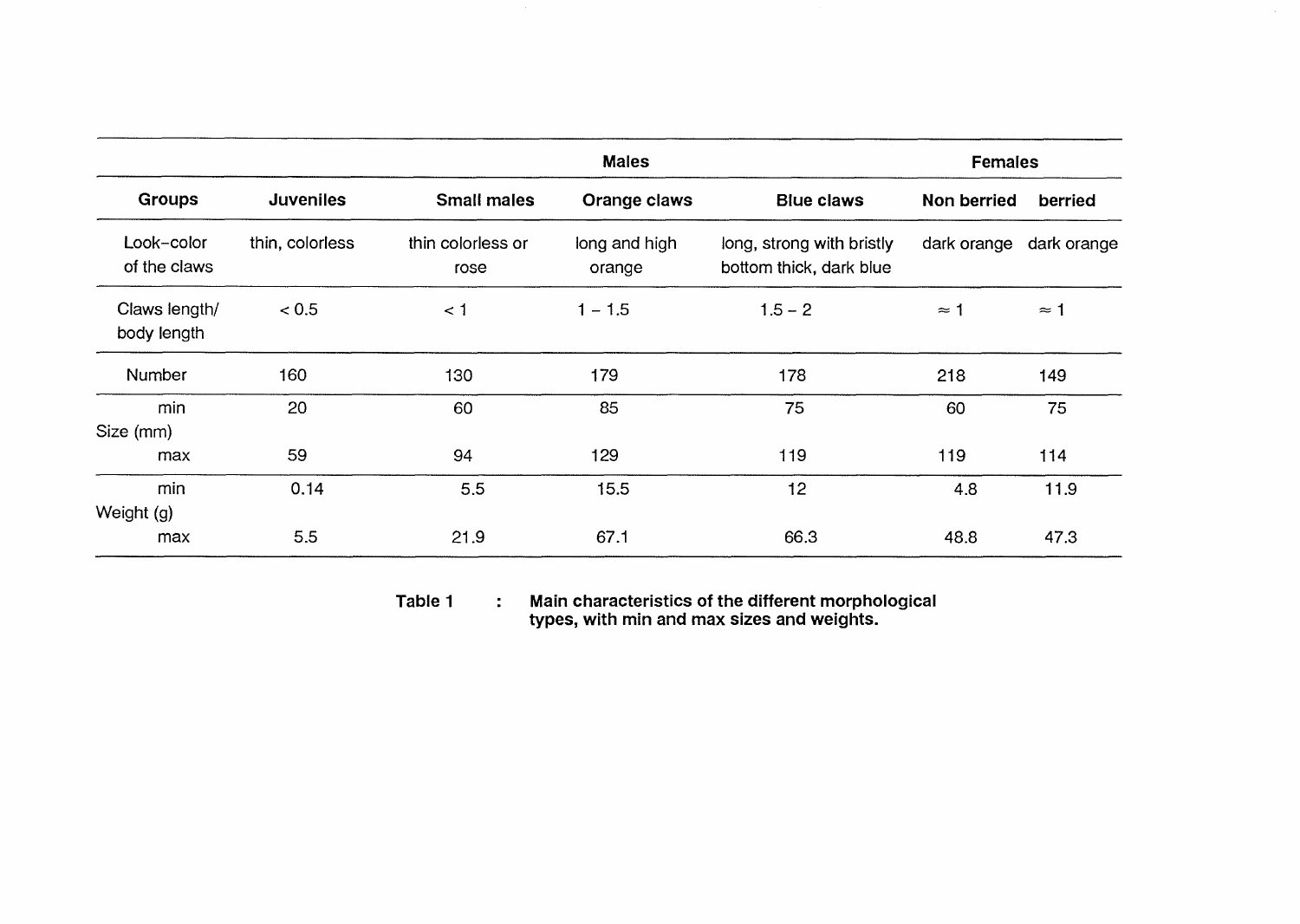| Groups            | <b>Regression equations</b>                    | r | <b>Test decision</b><br>with $\alpha = 5 \%$ |             |
|-------------------|------------------------------------------------|---|----------------------------------------------|-------------|
| <b>Juveniles</b>  | $W = 0.855$ 10-5 (OL) <sup>3.2537</sup> 0.9994 |   | Highly                                       | significant |
| Small males       | $W = 4.879$ 10-5 (OL)2.8617 0.9983             |   |                                              | id          |
| Orange claws      | $W = 1.344$ 10-5 (OL)3.1654 0.9997             |   |                                              | id          |
| <b>Blue claws</b> | $W = 0.707$ 10-5 (OL)3.3422 0.9980             |   |                                              | id          |
| Females           | $W = 1.314$ 10-5 (OL)3.1570 0.9991             |   |                                              | id          |
| Non berried       | $W = 2.385$ 10-5 (OL)3.0536 0.9976             |   |                                              | id          |
|                   |                                                |   |                                              |             |

### Table 2 : Regression equations, correlation coefficients and result of the "r test".

| <b>Groups</b>          | degree of<br>freedom | calculated B. | critical value<br>at the $\alpha$ risk | <b>Decision</b> |
|------------------------|----------------------|---------------|----------------------------------------|-----------------|
| all                    | 5                    | 307.3         | 11.1 $\alpha$ = 5 %                    | highly refused  |
| only males             | 2                    | 6.9           | 7.4 $\alpha$ = 2.5 %                   | accepted        |
| only females           |                      | 48.4          | 3.8 $\alpha$ = 5 %                     | refused         |
| males + juveniles      | З                    | 245.6         | 7.8 $\alpha$ = 5 %                     | highly refused  |
| $f$ emales + juveniles | 2                    | 159.6         | 6.0 $\alpha$ = 5 %                     | highly refused  |

# Table 3 : Bartlett tests results on the variances comparison.

| Source of<br>variation           | <b>Total residual</b><br>errors  | Degree of<br>freedom | Residual<br>variances | calc F | critical F |
|----------------------------------|----------------------------------|----------------------|-----------------------|--------|------------|
| All males<br>3 parallel<br>lines | 4.209255 10-11<br>0.306051753706 | 481<br>483           | 0.0006336             | 241.5  | 3.012      |
| Slopes<br>differences            | 0.306051753748                   | 2                    | 0.1530259             |        |            |

#### Table 4 : Covariance analysis: residual errors, degree of freedom, variances and F values.